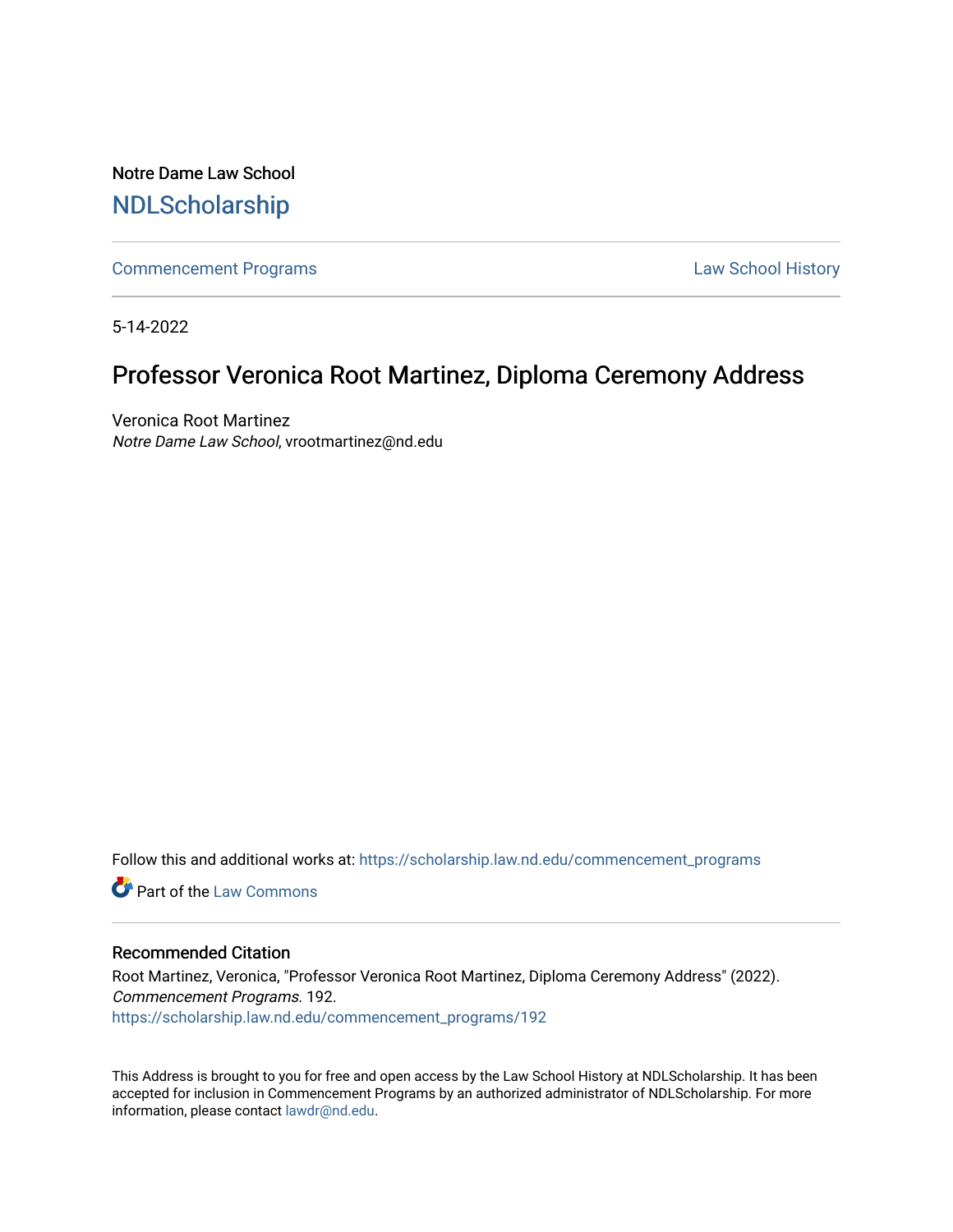**Veronica Root Martinez Class of 2022 Distinguished Teacher Remarks May 14, 2022**

## **Well Done**

Graduates, parents, family, friends, Dean Cole, and my distinguished faculty and staff colleagues. I am honored to be in your presence today as we celebrate the 2022 graduating class of Notre Dame Law School.

I've spent quite a bit of time thinking about what I most wanted to say to this class, and I eventually realized that the most important thing I could tell you on this day is-Well Done.

I focus on that phrase—well done because I believe it to be one of the highest compliments one can receive. When you've put in a huge amount of effort and time and tears and passion and perseverance, as you have in your three years at the Law School, it's important for that work to be acknowledged. And today, I want you to know, that we appreciate all that you've done for the Law School and our community during your time here. Today, on behalf of my colleagues and the Law School, I want you to know that you've more than earned the acknowledgement of Well Done.

When you arrived at the Law School in Fall 2019, you came with so much spirit and excitement. I vividly remember contracts students from that semester. You were smart. And insightful. And warm. And gracious. You engaged with the material at an extraordinarily high level. You forced me and my colleagues to do better. Well Done.

The reality is that the world was a completely different place when you decided to come to law school. Few of us truly understood what the words "global pandemic" meant. And we all had our worlds turned upside down during the spring of 2020. The law school experience you expected disappeared in the blink of an eye. Instead of being in the classroom with your friends and colleagues. Instead of coming for in-person office hours. Instead of having Bar Review and Barristers Ball. You had Zoom. And more Zoom. And Zoom again. But you didn't give up. You kept doing your reading. Coming to Zoom class. Fighting to learn your material under extraordinarily difficult circumstances. You pressed on in the quest to achieve the goals you had set out for yourself. Well Done.

And then, as if a pandemic wasn't enough, you then had to reckon with the death of George Floyd. As law students, you were forced to consider what the manner of his death said about justice and equality- ideals that prompted many of you to come to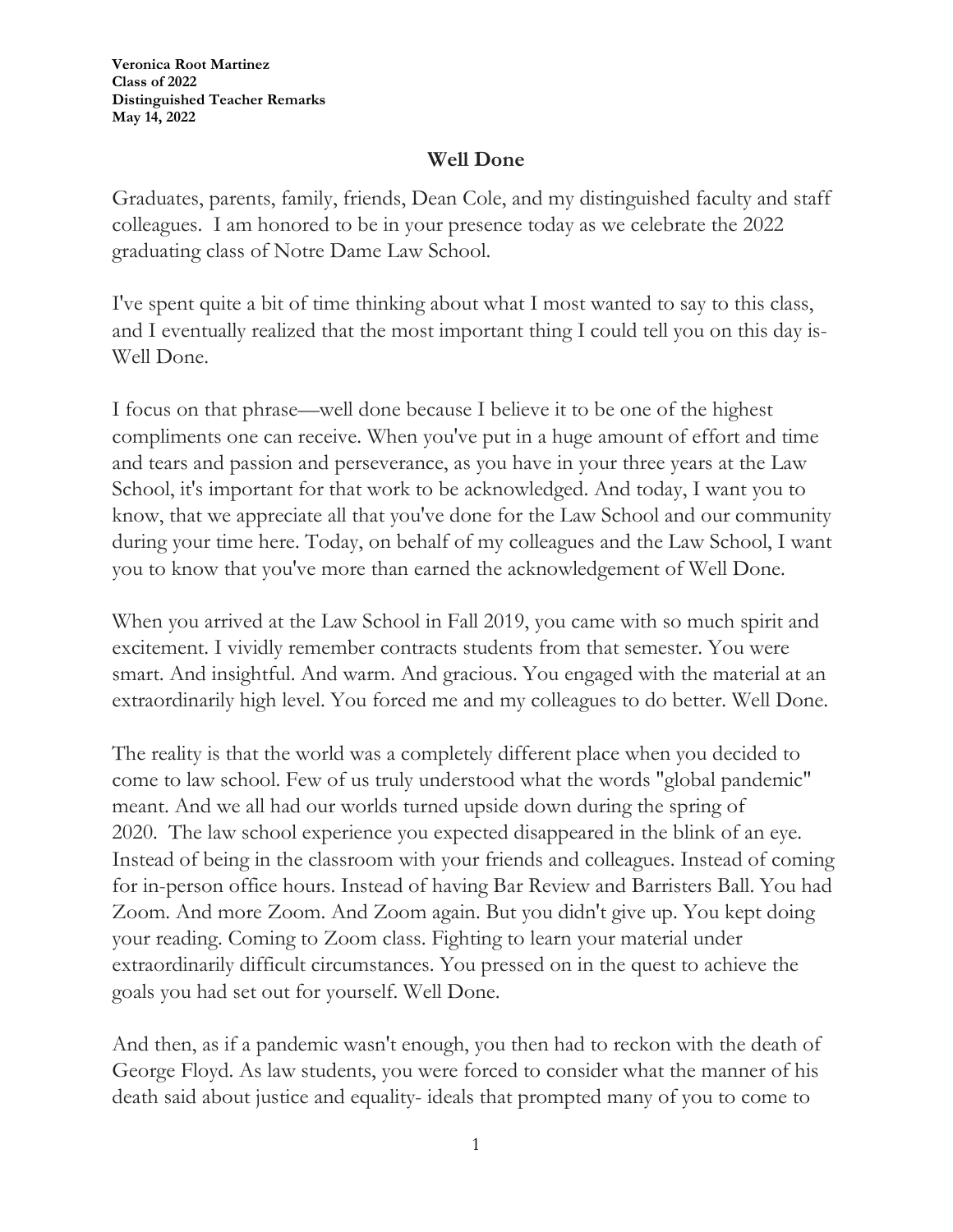**Veronica Root Martinez Class of 2022 Distinguished Teacher Remarks May 14, 2022**

this Law School in the first place. But you didn't ignore these hard topics and truths. You engaged with them. You wrote letters. Hosted talks and symposia. Joined discussion groups. Had difficult conversations with friends and classmates. You took courses you wouldn't have otherwise taken. You thought deeply about how to make a difference. And you challenged the Law School to better live up to its own ideals surrounding racial justice. Well Done.

It is my sincere hope, that this, your last year at the Law School, approached something much closer to normalcy. I've seen your smiles in the hallways and Commons. I've seen your spirits lift after the anguish that the pandemic presented. And it may be this that I'm most proud of you for. Because the reality is that the law school experience you expected to have was taken from you. And when an experience is taken from you, as sometimes occurs in life, it's appropriate to grieve that loss. But it's also important to accept the realities of the situation in front of you, keep moving forward, and not allow the bad to prevent you from seeing the good in each and every situation. To not allow having experienced the depths of despair to prevent you from reaching the heights of joy. Your law school experience wasn't typical. But you surmounted each and every challenge that tried to obstruct your path. Well Done.

And perhaps what's most important is you did all of these things while remaining, at least from my perspective, focused on creating a community of kindness within and throughout the Law School. I personally have experienced that spirit from each of you during your time here. Whether it was walking down the sign-in sheet to me every day at the end of class. Or staying up late at night to help me with edits. Or buying gifts for my children. Praying for me when I was pregnant with my youngest. Repeatedly taking my classes and juicing my student evaluations stats. Or telling me how much it meant to you to have me as a professor--even if I then responded in a very socially awkward way. Your kindness is something I've felt every day during your time at this Law School. And your kindness gave me hope when I was in my own low place during the challenges of the past three years. My colleagues and I will always be grateful to you for all that you've done to ensure that the Law School remained true to itself, its mission, its culture, and its community despite the unprecedented challenges you have faced over the last three years. Well Done.

Of course, now it's time to venture out from the Law School. And while you will always have a home here, you are about to enter the legal profession and you will scatter across the nation and the world. As you do this, I hope you remember that we